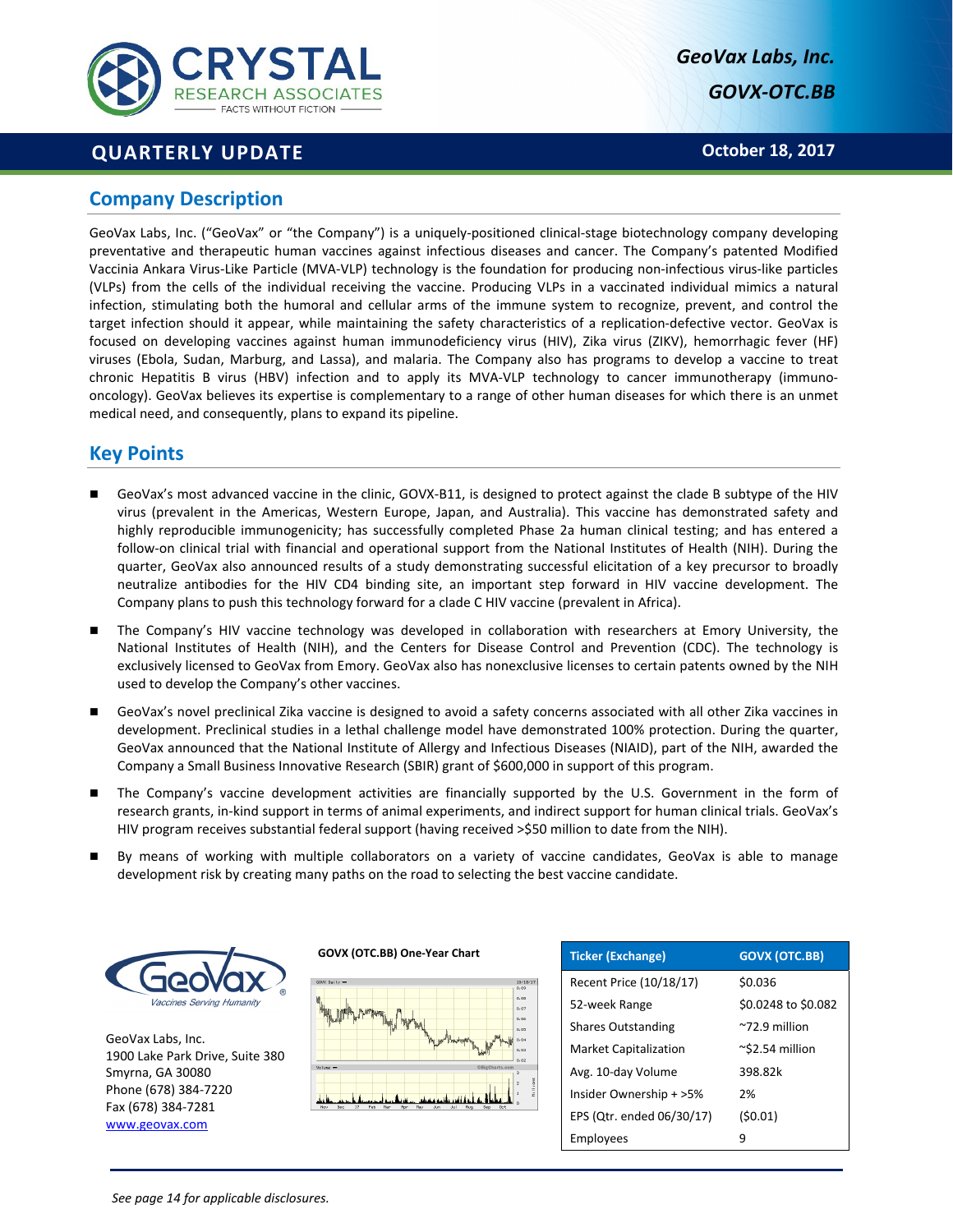

### **Year‐to‐date Highlights**

### *Continued Therapeutic Development Programs for Chronic Hepatitis B and Cancer*

During the first quarter 2017, GeoVax added Georgia State University and Peking University as collaborators to develop a therapeutic vaccine for chronic Hepatitis B infection. Initial preclinical proof-of-concept studies are ongoing. GeoVax is continuing its collaboration with ViaMune, Inc. to co-develop the companies' respective cancer immunotherapy programs. Encouraging preliminary data were presented in August, with additional studies being planned.

### *Promising Results for Lassa Fever Vaccine*

In July 2017, GeoVax reported a significant step forward in developing a vaccine candidate to protect against Lassa hemorrhagic fever virus (LASV). Efficacy testing in a murine challenge model (using a chimeric LASV reassortant) showed a single dose of GEO‐LM01 provided 100% protection to mice infected with a lethal dose of the challenge virus. The study was conducted, and successfully repeated, at the Institute of Human Virology at the University of Maryland School of Medicine. In a collaboration with The Scripps Research Institute, GeoVax recently expanded its LASV vaccine development efforts. Because there is no vaccine currently available, LASV continues to kill more than 5,000 people each year in West African countries where the virus is endemic.

### *Zika Vaccine Development*

In June 2017, at the American Society for Microbiology (ASM) conference (ASM MICROBE 2017), GeoVax presented research showing that a single dose of its Zika vaccine (GEO-ZM02) gave 100% protection in mice challenged with a lethal dose of the Zika virus (ZIKV) delivered directly into the brain. This is the first report of (1) a Zika vaccine based on the ZIKV non-structural (NS1) protein, and (2) single-dose protection against ZIKV using an immunocompetent lethal mouse challenge model. The vaccine was tested at the Centers for Disease Control and Prevention (CDC) in Ft. Collins, CO with funding by a grant from the CDC. Importantly, GeoVax's approach to a Zika vaccine is unique as it is based on the NS1 protein of ZIKV, avoiding the Antibody Dependent Enhancement (ADE) of infection safety issue, which is a concern for other Zika vaccines under development.

Also in June, the National Institutes of Allergy and Infectious Diseases (NIAID), part of the National Institutes of Health (NIH), awarded GeoVax a Small Business Innovative Research (SBIR) grant of \$600,000 to support advanced preclinical testing, including non‐human primate studies, for its Zika vaccine development program in preparation for a Phase 1 human clinical study.

### *HIV Therapeutic Vaccine Development*

In March 2017, GeoVax began a collaboration with American Gene Technologies International, Inc. (AGT) with the goal of developing a functional cure for HIV infection. The Company expects AGT to initiate human clinical trials of the companies' combined technologies in early 2018.

### *HIV Preventive Vaccine Development*

In January 2017, GeoVax initiated a human clinical trial of its preventive HIV vaccine, GOVX‐B11, being developed to address the clade B HIV subtype prevalent in the U.S. and other areas of the developed world. The Phase 1 trial (designated HVTN 114) is being conducted by the HIV Vaccine Trials Network (HVTN) with funding from NIAID. HVTN 114 is to enroll up to 30 individuals who participated in an earlier Phase 2a trial of GOVX‐B11 and is intended to test the ability of additional vaccinations to increase the antibody responses elicited by the GeoVax vaccine. GeoVax continues its work under a NIAID contract of up to \$7.8 million to produce the DNA component of GOVX‐ B11 intended for later‐stage clinical trials. The Company also continues preclinical development of its vaccine for the clade C HIV subtype, which is prevalent in Africa. This work is being funded by an SBIR grant from NIAID.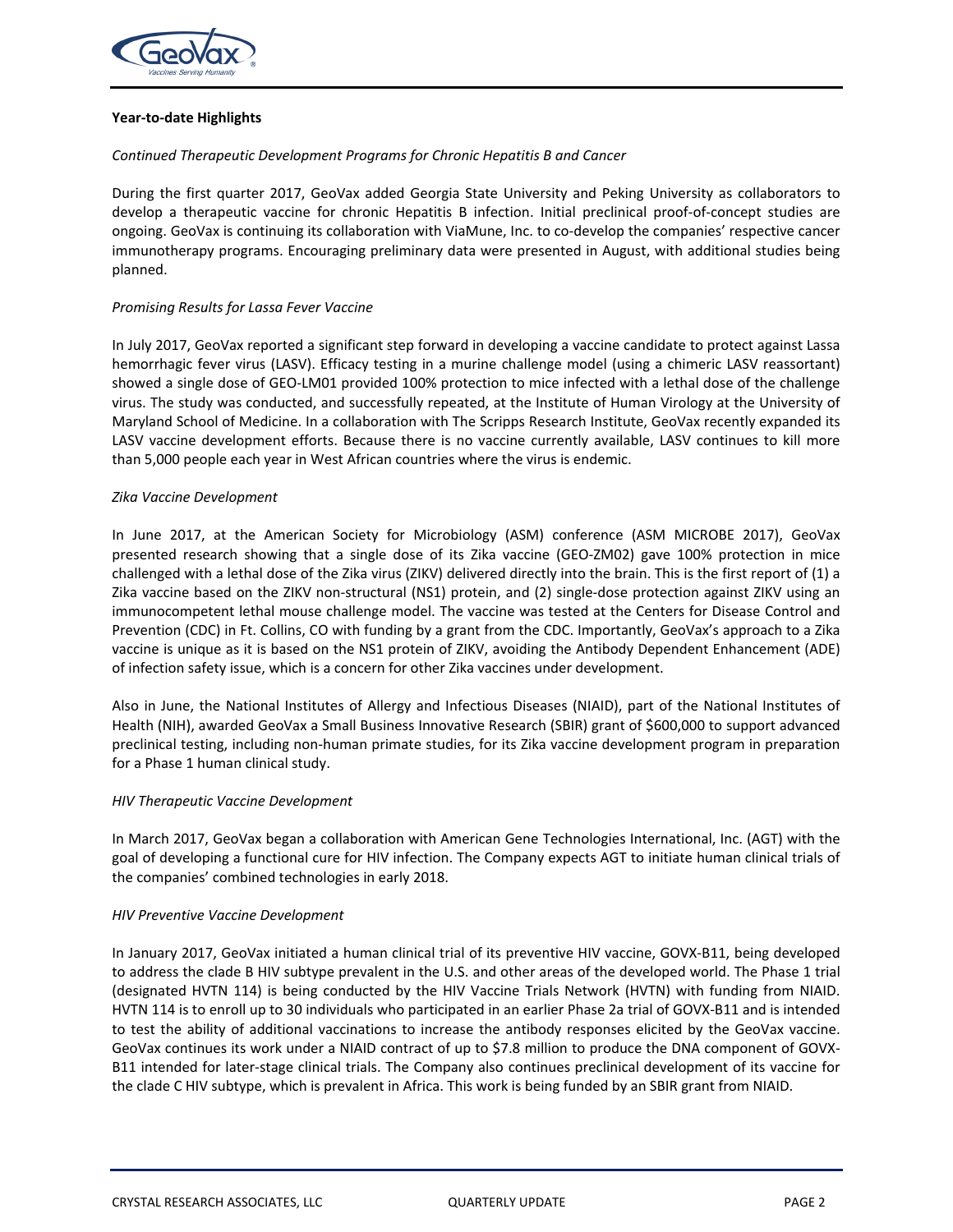

### *Began Malaria Vaccine Program*

Also in January 2017, GeoVax initiated a new program to develop a malaria vaccine using its MVA‐VLP viral vector platform through a collaboration with The Burnet Institute in Australia. The Company has completed construction of 4 vaccine candidates and expects the initial preclinical proof‐of‐concept studies to commence during Q4 2017.

### *Established a World‐Class Scientific Advisory Board*

Furthermore, in January 2017, GeoVax formed a Scientific Advisory Board composed of world-class scientists, including Thomas Monath, MD; Stanley Plotkin, MD; Barney Graham, MD, PhD; Scott Weaver, PhD; and Olivera Finn, PhD. This expert group is already making its mark through their direction and advice for various development programs.

### **Potential Milestones (2017 and Beyond)**

*Zika* 

- Determine immunogenicity and efficacy in non-human primates (funded by NIH SBIR grant)
- Determine correlation of protection by passive protection studies in mice
- Produce GMP vaccine
- File IND with the FDA
- Initiate Phase 1 clinical trial

*HIV* 

- Initiate Phase 1 HIV clinical trial by AGT (gene therapy cure trial), (H1 2018)
- Completion of enrollment for HVTN 114 Phase 1 trial testing the ability of "late boosts" to increase the antibody responses elicited by GOVX‐B11 (Q4 2017).
- Initiate Phase 1 HIV protein boost clinical trial by HVTN (pathway to efficacy trial), (Q1 2018)

### *Cancer Immunotherapy*

 Continue its collaboration with ViaMune, Inc. to co‐develop the companies' respective cancer immunotherapy programs. Encouraging preliminary data were presented in August 2017; follow-on studies are being planned.

### *Malaria*

■ Preclinical data on efficacy of malaria vaccine (Q4 2017)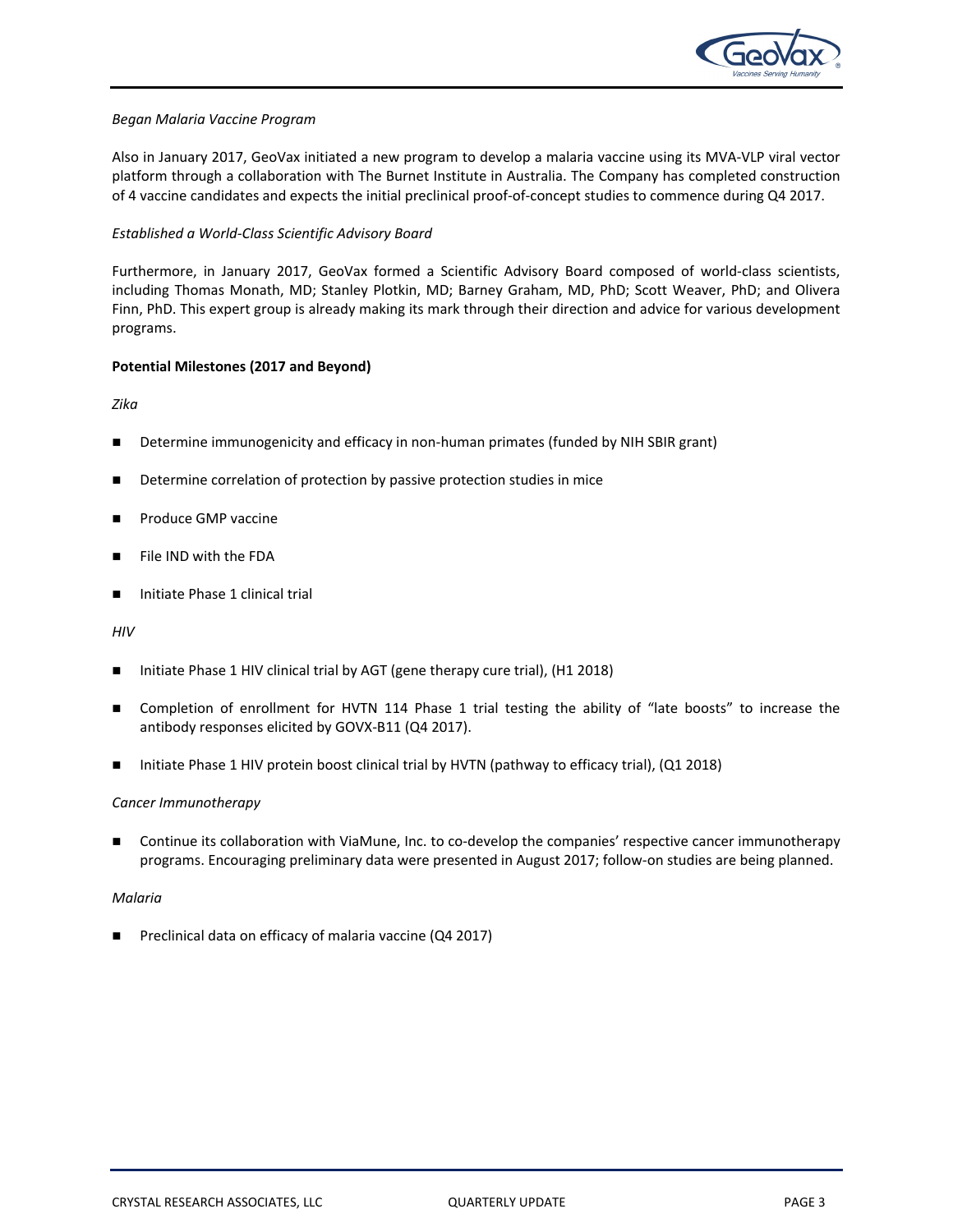

#### **Summary of Recent Events**

*October 11, 2017—*GeoVax announced results of a study demonstrating successful elicitation of a key precursor to broadly neutralizing antibody for the HIV CD4 binding site—an important step forward in HIV vaccine development. The study, conducted in non-human primates, used GeoVax's vaccine technology to express the natural form of an HIV envelope gene from an infection that developed broadly neutralizing antibody to the CD4 binding site. This envelope gene (CH0505) was identified by researchers at Duke University, the US National Institutes of Health, the Los Alamos National Laboratory, and the University of Pennsylvania. The National Institute of Allergy and Infectious Diseases funded the vaccine study. The published paper reports the successful elicitation of a key precursor to broadly neutralizing Ab to the CD4 binding site—the induction of autologous tier 2 neutralizing antibody. This step was accomplished by expressing the natural form of the CH0505 envelope protein on virus‐like particles (VLPs) delivered by GeoVax's DNA prime, Modified Vaccinia Ankara (MVA) boost vaccine. A Duke gp120 subunit of the CH0505 envelope protein was co-delivered with the final MVA boost. The Company is looking to bring this technology forward to develop a vaccine for the clade C subtype of HIV that is devastating populations in Africa.

*October 9, 2017—*The Company announced that Dr. Guirakhoo was to deliver two talks during the World Vaccine Congress Europe in Barcelona on October 11 and 12. His first presentation on October 11 is entitled "Use of MVA‐ VLP Platform for Development of Vaccines for Infectious Diseases and Cancer." During this talk, Dr. Guirakhoo discussed GeoVax's vaccine platform, which utilizes its novel recombinant MVA vector to express foreign antigens on VLPs in the person being vaccinated. The MVA‐VLP platform has several advantages, including the ability to use single inoculations to achieve protection. In studies for Ebola, Lassa, and Zika vaccines, a single dose of GeoVax's vaccine fully protected animals against a lethal challenge. This was a severe test of immunity since the lethal dose of the virus (e.g. Lassa and Zika) was delivered directly into the brain of normal (immunocompetent) mice. Dr. Guirakhoo also presented preclinical data on GeoVax's therapeutic cancer vaccine program, used in combination with checkpoint inhibitors, demonstrating the broad utility of the platform beyond infectious diseases.

*October 2, 2017—*GeoVax announced that Dr. Guirakhoo delivered a talk, entitled "Development of Novel and Safe Single-Dose Vaccines; Preclinical Efficacy Data for Zika, Ebola and Lassa Fever," during the 2017 International Society for Vaccines (ISV) Annual Congress, which was held in collaboration with Institut Pasteur, in Paris on October 6. The ISV Annual Congress is the world's largest scientific conference in the field of vaccines and covers a broad range of topics related to vaccines and immunotherapies. Dr. Guirakhoo discussed GeoVax's vaccine platform, which utilizes its recombinant Modified Vaccinia Ankara (MVA) vector to express foreign antigens on virus‐like particles (VLPs) in the individuals being vaccinated. The MVA‐VLP platform has several advantages, including the ability to use single inoculations to achieve protection. Single-dose protection is a favorable characteristic of a vaccine for emerging infectious disease outbreak response, given the speed of spread of pathogens and the impracticality of multi-dose regimens in the under-resourced settings where outbreaks often occur. In studies for Ebola, Lassa, and Zika, a single dose of GeoVax's vaccine fully protected animals against a lethal challenge.

*September 18, 2017—*GeoVax announced that Dr. Guirakhoo delivered an updated presentation of results from studies of GeoVax's NS-1 based Zika vaccine. The talk, entitled "Development of a Novel Vaccine for Zika," was delivered during the  $11<sup>th</sup>$  Vaccine Congress in San Diego, CA. Dr. Guirakhoo presented research showing that a single intramuscular dose of GeoVax's Zika vaccine gave 100% protection in normal mice challenged with a lethal dose of Zika virus (ZIKV) delivered directly into the brain. This is (1) the only Zika vaccine in development, which is based on the NS1 protein, and (2) the first report of single-dose full protection against ZIKV using an immunocompetent lethal mouse challenge model.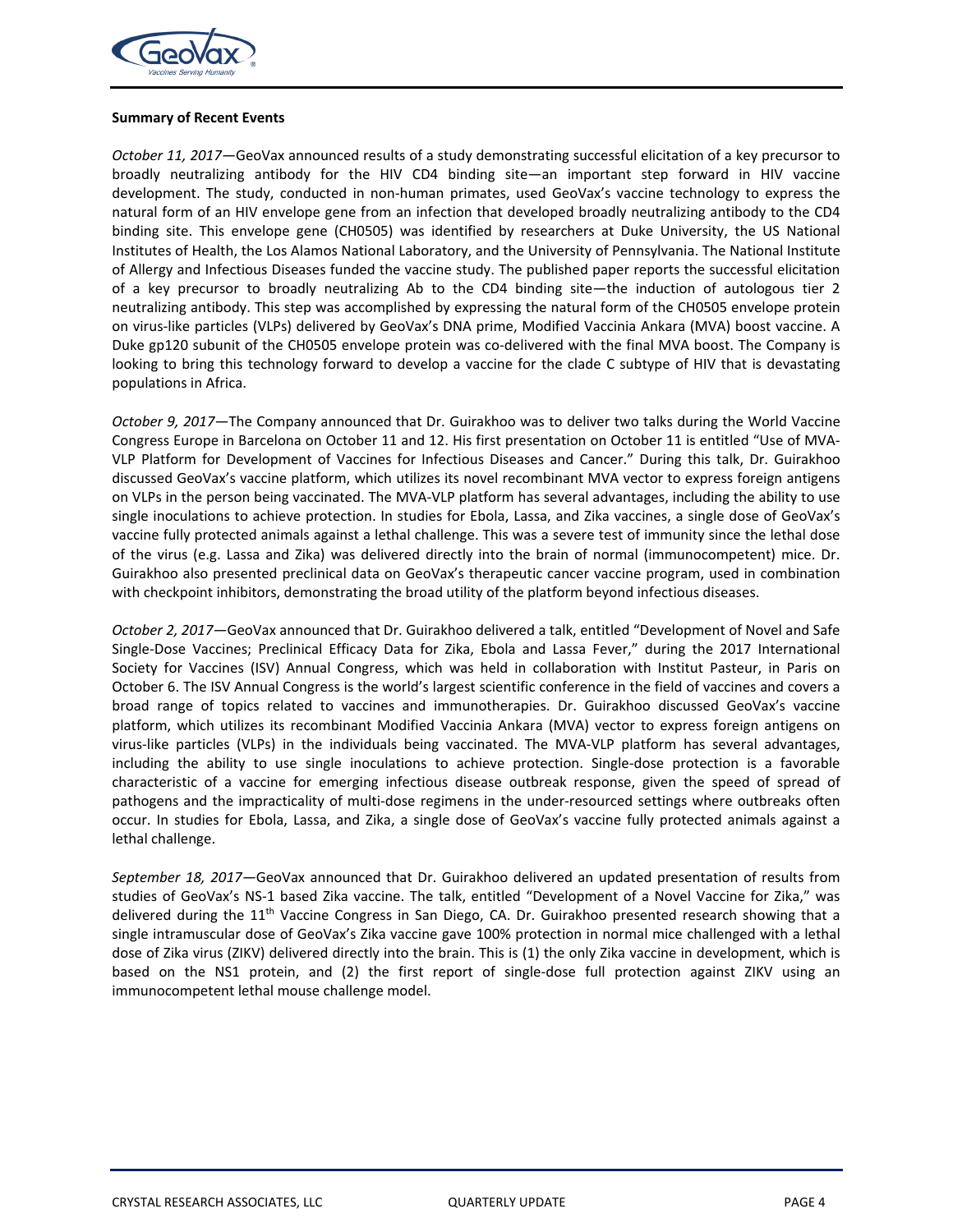

*August 30, 2017—*The Company announced that Dr. Guirakhoo gave a comprehensive presentation of results from studies of GeoVax's NS‐1 based Zika vaccine. He delivered the talk, entitled "A Novel Alternative Approach to Develop a Safe Vaccine for Zika," during the Advances in Vaccine Technologies session at the Immuno-Oncology Summit in Boston, MA. Dr. Guirakhoo presented research showing that a single dose of GeoVax's Zika vaccine gave 100% protection in normal mice challenged with a lethal dose of Zika virus (ZIKV) delivered directly into the brain. This is the first report of (1) a Zika vaccine based on the ZIKV NS1 protein, and (2) single-dose full protection against ZIKV using an immunocompetent lethal mouse challenge model. The vaccine was tested at the Centers for Disease Control and Prevention (CDC) in Ft. Collins, CO with funding by a grant from the CDC. In the study, outbred immunocompetent mice were exposed to a lethal challenge dose of ZIKV delivered directly into the brain. A single dose of GeoVax's NS1 vaccine candidate protected 100% of vaccinated animals. In contrast, 80-90% of shamimmunized control animals died within ~7 days.

*August 30, 2017—*GeoVax announced that Dr. Guirakhoo presented preliminary results from studies of GeoVax's MUC1 cancer vaccine in collaboration with ViaMune, Inc. at the Advances in Vaccine Technologies session at the Immuno-Oncology Summit in Boston, MA. GeoVax and ViaMune are each developing products that target an abnormal form of the autologous cell surface-associated protein, Mucin 1 (MUC1), which is overexpressed in metastatic cancers (e.g. breast, pancreatic, lung, and ovarian cancers) and circulating tumor cells and which is often used as a diagnostic marker for cancer progression. GeoVax and ViaMune are collaborating with the goal of developing a tumor MUC1 vaccine that can produce a broad spectrum of anti-tumor antibody and T cell responses. In a human MUC1 colon adenocarcinoma mouse tumor model, groups of hMUC1 transgenic mice with established tumors were treated with MTI (ViaMune's synthetic vaccine), MVA‐VLP‐MUC1 (GeoVax's viral‐vectored vaccine), or a combination of both. All treatment groups received an immune checkpoint inhibitor in the form of an anti‐PD‐ 1 antibody. The preliminary results from two studies indicate that a combined vaccine approach can increase the activity of anti‐PD‐1 therapy. The studies were performed by the laboratory of Dr. Pinku Mukherjee, PhD, at the University of North Carolina at Charlotte.

*August 22, 2017—*The Company announced that Dr. Guirakhoo would give two talks at the Immuno‐Oncology Summit being held in Boston, MA on August 29 to September 1. Dr. Guirakhoo's presentations were delivered during the Advances in Vaccine Technologies session on August 30. Dr. Guirakhoo's first presentation, entitled "A Novel Alternative Approach to Develop a Safe Vaccine for Zika," discussed GeoVax's development of a safe and effective vaccine against Zika virus (ZIKV). Dr. Guirakhoo's second presentation, entitled "A Novel and Safe Viral Vector Platform for Developing Vaccines for Infectious Diseases and Cancer," discussed GeoVax's vaccine platform, which utilizes its recombinant MVA vector to express foreign antigens on virus-like particles (VLPs) in the person being vaccinated.

*August 7, 2017—*GeoVax announced financial results for the quarter ended June 30, 2017, and gave an overview of recent accomplishments for its research and development programs. Financial results summarized on page 6

*July 24, 2017—*GeoVax announced that it is collaborating with The Scripps Research Institute (TSRI) in La Jolla, CA, and the Institute of Human Virology (IHV) at the University of Maryland Medical School in Baltimore, MD, for advanced development of a preventive vaccine against Lassa hemorrhagic fever virus (LASV). GeoVax previously announced that its LASV vaccine candidate, GEO‐LM01, provided 100% protection after single immunization, to mice infected with a lethal dose of a LASV reassortant. The intent of the three‐way collaboration with TSRI and IHV is to evaluate additional LASV vaccine candidates to elucidate involvement of humoral and cellular arms of immunity in protection against LASV infections.

*July 10, 2017—*The Company announced a significant step forward in the development of a vaccine candidate for protection against Lassa hemorrhagic fever virus (LASV). Efficacy testing in a murine challenge model (using a LASV reassortant) showed a single dose of the candidate vaccine, GEO‐LM01, provided 100% protection to mice infected with a lethal dose of the challenge virus. During testing, mice were given a single-dose vaccination of GEO-LM01 into muscle tissue, then infected with 1000 Plaque Forming Unit of the challenge virus by intracranial inoculation. All vaccinated mice survived whereas all unvaccinated mice died within one week of infection. Vaccinated animals produced a strong T cell immune response against LASV at 10 days' post vaccination. The study was conducted at the Institute of Human Virology at the University of Maryland School of Medicine in Baltimore. A repeat of the study confirmed the findings.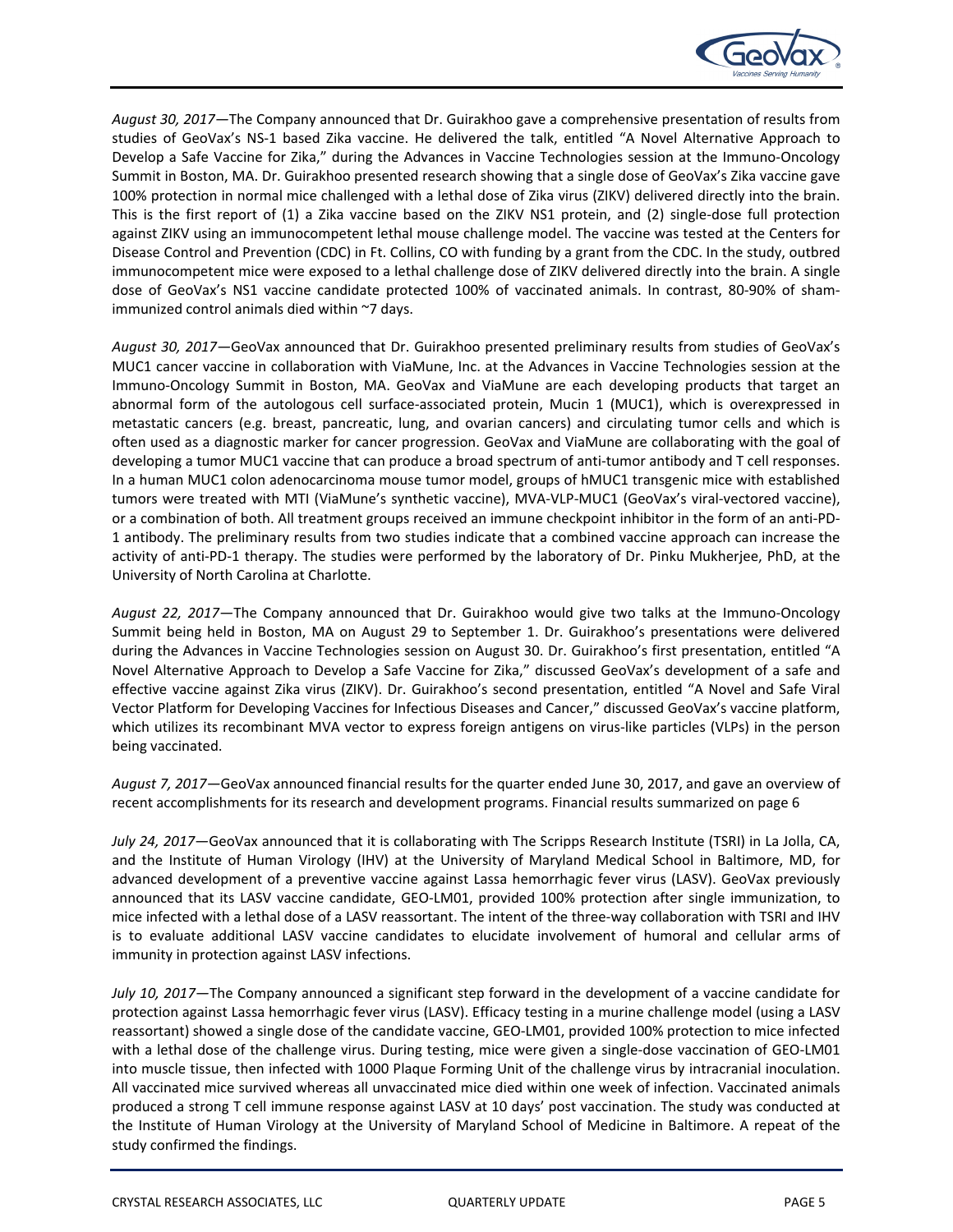

*June 15, 2017—*GeoVax announced that the National Institute of Allergy and Infectious Diseases (NIAID), part of the National Institutes of Health (NIH), has awarded the Company a Small Business Innovative Research (SBIR) grant of \$600,000 in support of its novel Zika vaccine development program. The grant, entitled "Advanced Preclinical Testing of a Novel Recombinant Vaccine Against Zika Virus", will support preclinical testing of GeoVax's vaccine candidates in non‐human primates in preparation for the initiation of a Phase 1 human clinical study.

### **Second Quarter 2017 Financial and Operating Results**

In its most recent quarter, reported on August 7, 2017, GeoVax reported a net loss for the quarter ended June 30, 2017 of \$516,881 (\$0.01 per share) versus a net loss of \$575,835 (\$0.02 per share) for the same period in 2016. For the six months ended June 30, 2017, the Company reported a net loss of \$1,065,222 (\$0.02 per share) versus \$1,872,114 (\$0.05 per share) in 2016.

GeoVax reported grant and collaboration revenue of \$352,137 and \$647,872 for the three-month and six-month periods of 2017, respectively, versus \$166,280 and \$213,880 of grant revenue reported for the comparable periods of 2016. As of June 30, 2017, there is \$910,774 in approved remaining grant funds that are available for use.

For the three-month and six- month periods of 2017, research and development (R&D) expenses were \$518,098 and \$1,069,893, respectively, versus \$397,576 and \$835,580 for the comparable periods of 2016. R&D expenses include direct costs funded by NIH grants, along with other vaccine manufacturing and testing costs. General and administrative (G&A) expenses were \$352,191 and \$644,858 for the three-month and six-month periods of 2017, respectively, versus \$344,818 and \$1,251,323 for the comparable periods of 2016.

As of June 30, 2017, the Company's cash balance was \$822,597 versus \$454,030 as of December 31, 2016.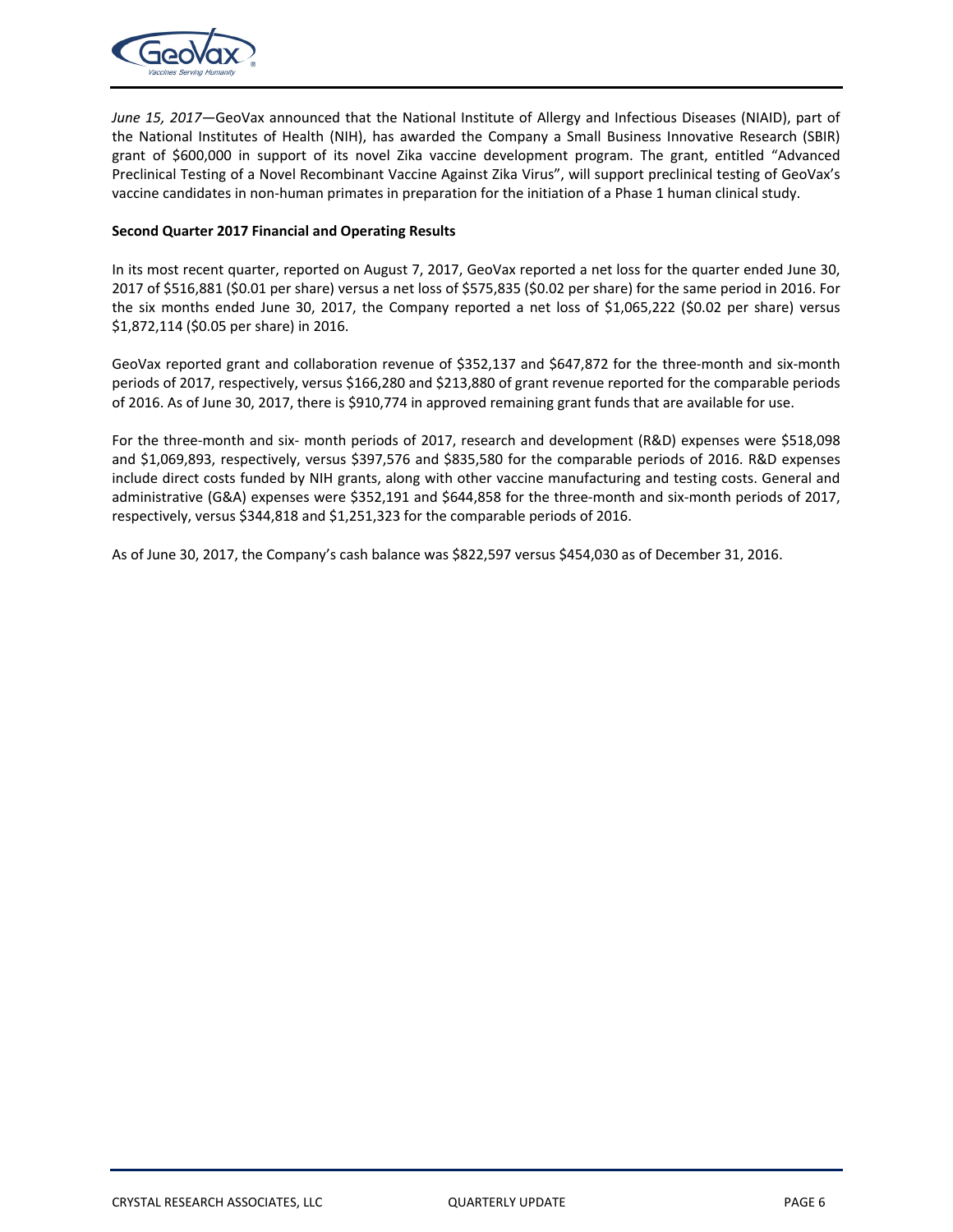

### **Company Background**

GeoVax Labs, Inc. is a clinical-stage biotechnology company focused on developing human vaccines—both preventative and therapeutic—against infectious diseases as well as cancer using a novel patented Modified Vaccinia Ankara‐Virus Like Particle (MVA‐VLP) vector vaccine platform. The Company's proprietary MVA platform, a large virus capable of carrying several vaccine antigens, expresses highly effective virus like particle (VLP) immunogens in the vaccinated individual, prompting durable immune responses while providing the safety features of a replication defective vector.

The Company's development efforts are focused on preventive vaccines within the following important areas: human immunodeficiency virus (HIV), Zika virus (ZIKV), hemorrhagic fever (HF) viruses (Ebola, Sudan, Marburg, and Lassa), and malaria. GeoVax is also developing therapeutic vaccines for chronic HBV infections and immunooncology, and is collaborating on a combination approach to developing a functional cure for HIV infection. The Company's vaccine development activities have been, and continue to be financially supported by the U.S. Government in the form of research grants awarded directly to the Company, in‐kind support in terms of animal experiments, as well as indirect support for conducting human clinical trials. In particular, GeoVax's HIV program receives substantial federal support (with over \$50 million received to date from the NIH). Importantly, large pharmaceutical or biotechnology companies typically do not have a significant interest in sponsoring early‐stage activity in HIV until the development at least reaches an efficacy trial. All of GeoVax's preventative vaccine trials have been sponsored by the NIH, with the NIH (through the HIV Vaccine Trials Network [HVTN]), in fact, running the Company's trials—something that is unusual within the biotechnology space.

### **MVA‐VLP Technology Platform**

GeoVax's MVA-VLP vector vaccine technology platform combines the safety of a replication-defective live vector (MVA) with the immunogenicity of VLPs and the durability of immune responses elicited by vaccinia vectors. An overview of the Company's MVA-VLP-based technology pipeline is provided in Figure 1, followed by brief descriptions of each program. Greater details are provided within the Core Story of our base report, https://www.crystalra.com/research‐library/geovax‐0‐0, (pages 21‐52).

| Collaborator/<br><b>Discovery</b><br>Vaccine<br>Preclinical<br>Phase 1<br>Status / Milestone<br>Indication<br>Phase 2 |           |          |  |  |  |                                        |                                                                               |
|-----------------------------------------------------------------------------------------------------------------------|-----------|----------|--|--|--|----------------------------------------|-------------------------------------------------------------------------------|
|                                                                                                                       |           | Research |  |  |  | Funding                                |                                                                               |
| HIV-Clade B<br>Preventive                                                                                             | GOVX-B11  |          |  |  |  | G)<br>NIH<br>HIV VACCINE               | Phase 2a completed-vaccine alone Protein<br>boost trial ongoing               |
| $HV - Claude B$<br>Immunotherapy                                                                                      | GOVX-B11  |          |  |  |  | <b>Confering Gene</b>                  | Phase 1 "Functional Cure" trial beginning in<br>2018                          |
| $HIV - C$ lade $C$<br>Preventive                                                                                      | GOVX-C11  |          |  |  |  | NIH                                    | Grant-supported preclinical                                                   |
| Ebola virus                                                                                                           | GE O-EM01 |          |  |  |  | NIHY U                                 | 100% protection with a single dose in<br>predinical models                    |
| Sudan virus<br>Marburg virus                                                                                          |           |          |  |  |  |                                        | Vaccine constructs made                                                       |
| Lassa virus                                                                                                           | GE O-LM01 |          |  |  |  | $\cdot$<br>偷<br><b>W</b> Recorded      | 100% protection with a single dose in<br>predinical models                    |
| Zika virus                                                                                                            | GE 0-ZM02 |          |  |  |  | <b>CDC</b>                             | 100% protection with a single dose in mice<br>against a lethal Zika challenge |
| Immuno-oncology                                                                                                       |           |          |  |  |  | C University of<br><b>BYIAMUNE</b>     | Significant tumor reduction in thera peutic Tg.<br>Human-MUC1 mouse model     |
| <b>HepatitisB</b><br>Immunotherapy                                                                                    |           |          |  |  |  | s,<br>6<br>Georgia State<br>University | Vaccine constructs being tested in mice                                       |
| Malaria                                                                                                               |           |          |  |  |  | ₩<br><b>Burnet Institute</b>           | Vaccine constructs made                                                       |

*Source: GeoVax, Inc.*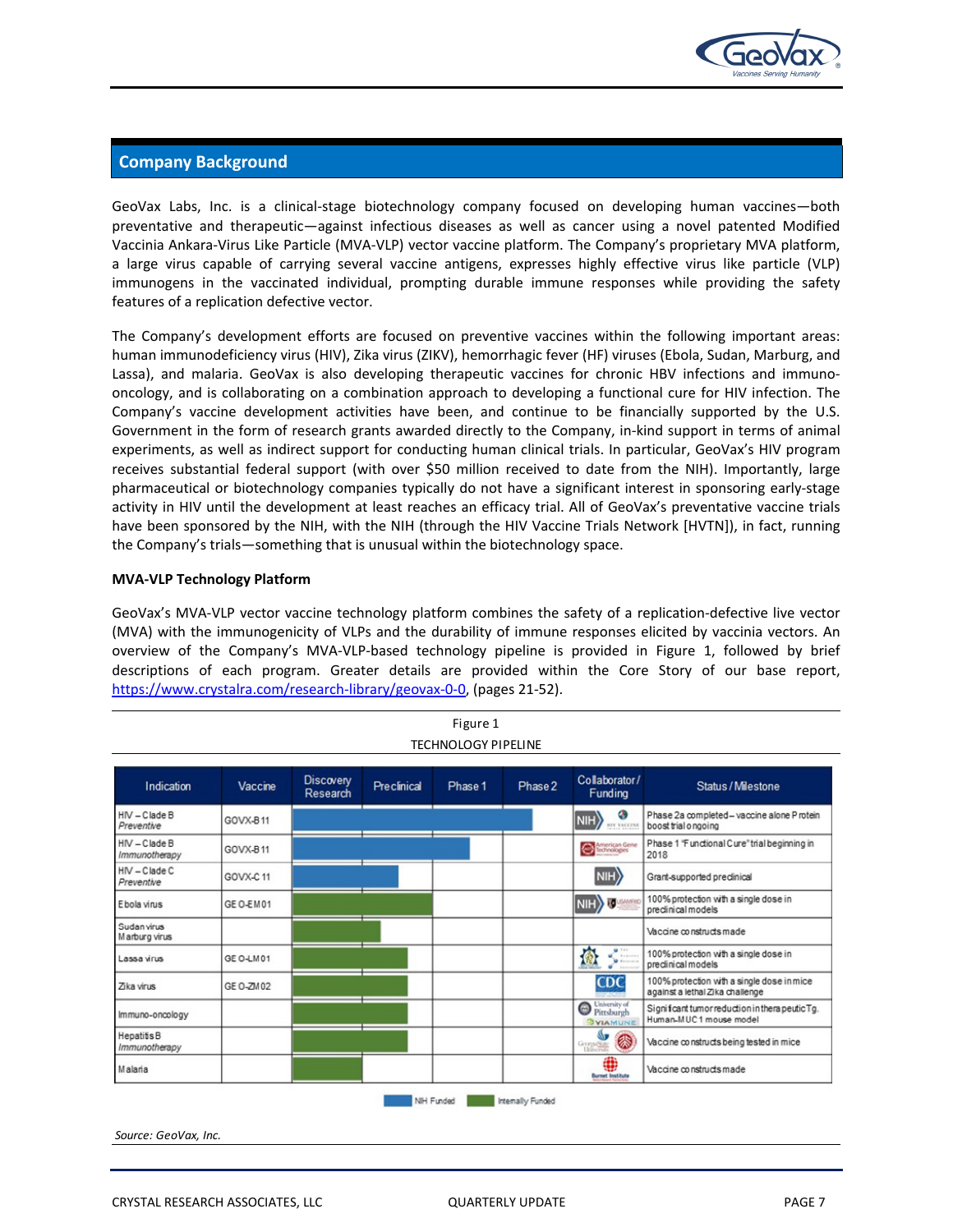

Vaccines are most often made of agents (antigens) that resemble disease-causing microorganisms and are traditionally created from weakened or killed forms of the virus or from its surface proteins. Newer vaccines largely use recombinant deoxyribonucleic acid (DNA) technology to produce vaccine antigens in bacteria or cultured cells from specific portions of the DNA sequence of the target pathogen, where the generated antigens are then purified and formulated for use in a vaccine. The most successful of these purified antigens have been non-infectious VLPs, such as the hepatitis B vaccines (Merck's Recombivax® and GlaxoSmithKline's [GSK's] Engerix®) and human papillomavirus vaccine (GSKs Cervarix® and Merck's Gardasil®).

VLPs train the body's immune system to identify and kill the authentic virus should it appear. Furthermore, VLPs train the immune system to recognize and kill infected cells to control infection and decrease the length and severity of disease. Among the most challenging aspects of VLP-based vaccines is to design the vaccines in such a way that the VLPs are recognized by the immune system in the same way as would be the authentic virus. GeoVax employs the use of recombinant DNA or recombinant viruses to produce VLPs in the person being vaccinated.

When VLPs for enveloped viruses such as HIV, Ebola, Sudan, Marburg, or Lassa fever are produced *in vivo*, they include not only the protein antigens, but also an envelope consisting of membranes from the vaccinated individual's cells, where they are then highly similar to the virus generated in a person's body during a natural infection. In contrast, VLPs produced externally have no envelope or envelopes from the cultured cells used to produce them. Based on its efforts to date, GeoVax believes its technology provides unique advantages by producing VLPs that more closely resemble the authentic virus, thus enabling the body's immune system to more readily recognize the authentic virus. By producing VLPs *in vivo*, GeoVax's vaccines avoid potential purification issues related to *in vitro* VLP production.

Noteworthy is that MVA was initially developed as a safer smallpox vaccine for use in immune-compromised individuals, where it was developed by attenuating the standard smallpox vaccine by making over 500 passages of the virus in chicken embryos or chicken embryo fibroblasts. This lead to a virus with limited ability to replicate in human cells though did not compromise the ability of MVA to grow on avian cells (used for manufacturing the virus). The deletions also lead to the loss of immune evasion genes, which help the spread of wild‐type smallpox infections (even in the presence of human immune responses).

### *Advantages*

GeoVax's MVA‐VLP platform has unique advantages, summarized below and further described within the report in context.

- *Safety.*  GeoVax's HIV vaccines have demonstrated a remarkable safety profile in human clinical trials. Historically, safety for MVA has been shown in more than 120,000 subjects in Europe, including immunocompromised individuals during the initial development of MVA. As well, this safety profile has been shown lately in developing MVA as a safer vaccine against smallpox.
- *Durability.* The Company's technology promotes highly durable vaccine responses that are long lasting. GeoVax theorizes that elicitation of durable vaccine responses is conferred on responding B cells by the vaccinia parent of MVA, raising highly durable responses for smallpox.
- *Limited pre‐existing immunity to vector.* Following the eradication of smallpox in 1980, smallpox vaccinations ended, which left everyone except for those individuals born before 1980 and selected populations (such as vaccinated laboratory workers, first responders, etc.) unvaccinated and without pre‐existing immunity.
- *No need for adjuvants*. MVA stimulates strong innate immune responses without the use of adjuvants.
- *Thermal stability.* MVA is stable in both liquid and lyophilized formats (> 6 years of storage).
- *Genetic stability and manufacturability*. MVA is genetically stable when properly engineered and can be reliably manufactured in either the established chick embryo fibroblast (CEF) cell substrate or in continuous cell lines that support scalability along with consistency and efficiency.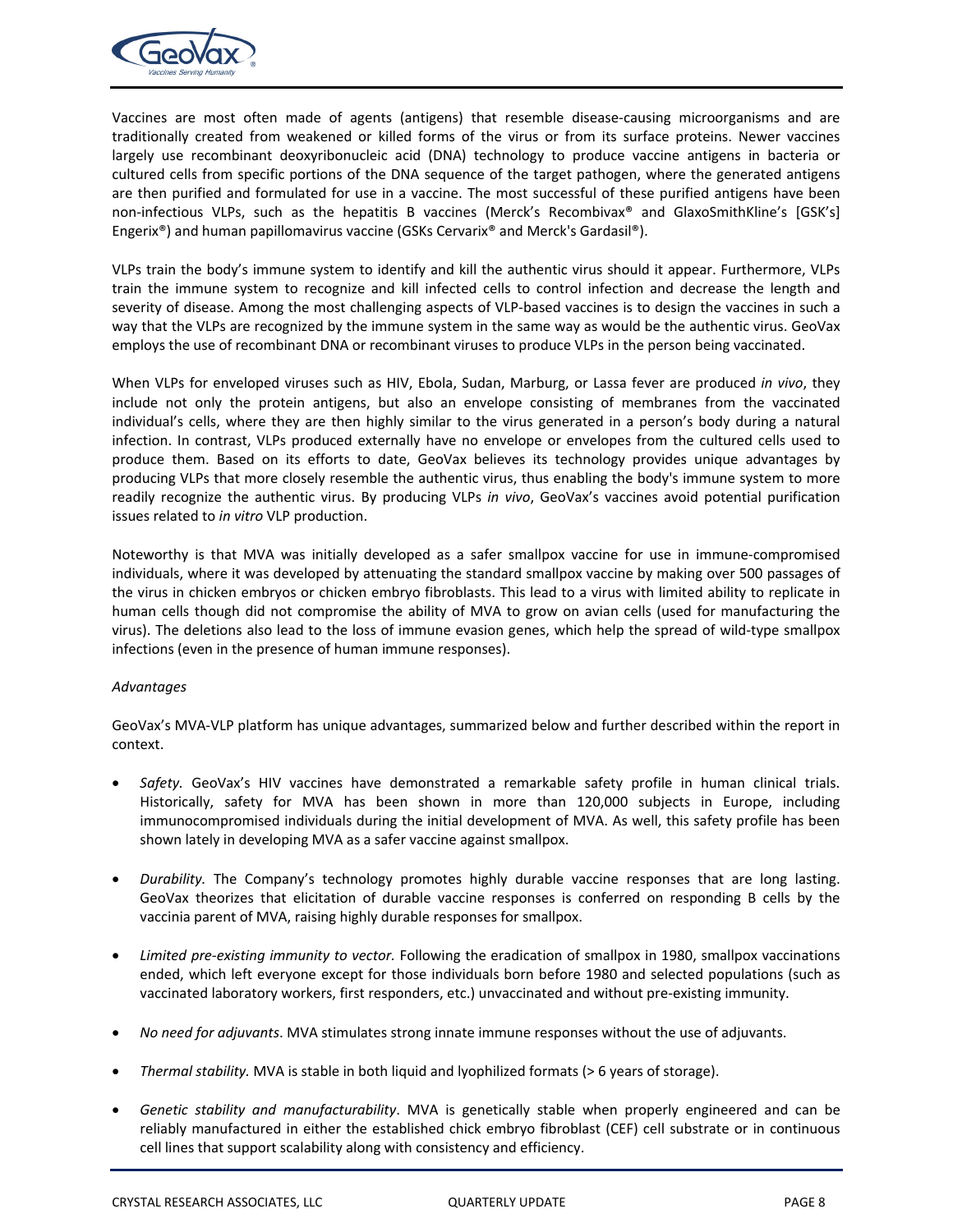

### HIV (Preventive Vaccine)

GeoVax's most advanced program is a preventive vaccine (GOVX-B11) for the clade B subtype of HIV, the most common form of HIV in the Americas, Western and Central Europe, Australia, and Japan. As the Company's most advanced program, the HIV clade B vaccine has successfully completed Phase 1 and Phase 2a human clinical trials, in which GeoVax demonstrated that its VLPs, expressed in the cells of the person being vaccinated, are safe, yet elicit both strong and durable humoral and cellular immune response. These trials are supported by the NIH and conducted by the HIV Vaccine Trials Network (HVTN)—the world's largest publicly‐funded international collaboration focused on developing vaccines to prevent HIV/AIDS (www.hvtn.org). Support for the HVTN comes from the National Institute of Allergy and Infectious Diseases (NIAID), part of the NIH, with the HVTN located at leading research institutions in 27 cities on four continents.

In January 2017, GeoVax announced that it had begun the next human clinical trial (HVTN 114) on the path toward human efficacy trials. HVTN 114 is testing the ability of "late boosts" to increase the antibody responses elicited by GOVX‐B11. These "late boosts" consist of GeoVax's MVA62B vaccine with or without a gp120 protein vaccine. HVTN 114 is being conducted by HVTN with funding from the NIAID. Information from this trial is expected to contribute to the design of future human clinical trial testing for GOVX‐B11 in the presence and absence of newer gp120 proteins, which are currently being cGMP manufactured. During 2016, NIAID also awarded GeoVax a Staged Vaccine Development contract of up to \$7.8 million for the production of the DNA vaccine component of GOVX‐ B11 in sufficient quantities for use in advanced clinical trials.

### HIV (Therapeutic Vaccine)

In March 2017, GeoVax announced a collaboration with American Gene Technologies International Inc. (AGT) in which AGT plans to commence a Phase 1 human clinical trial testing the Company's combined technologies to develop a functional cure for HIV infection. In an earlier Phase 1 clinical trial of GeoVax's MVA‐VLP HIV vaccine, the vaccine was shown to stimulate production of CD4+ T cells in HIV‐positive individuals, which is the intended use of the vaccine in the AGT study. The GeoVax vaccine will be used to stimulate virus‐specific CD4+ T cells *in vivo*, which will then be harvested from the patient, genetically modified using AGT's proprietary lentiviral vector technology, and reinfused into the patient. The primary objectives of the trial, slated to begin in early 2018, are to assess the safety and efficacy of the combined therapy, with secondary objectives to assess the immune responses and levels of virus reservoirs as measures of efficacy.

### Program's History

The Company was formed out of an agreement with Emory University (Atlanta, Georgia). One of its founders, Harriet Robinson, PhD, GeoVax's chief scientific officer, emeritus, who is very well known in the HIV community, was recruited to Emory University concentrating her efforts to develop a vaccine against HIV. Using a license from Emory, there was a collaboration of two vaccines that were licensed from the Company's Government laboratory: the CDC licensed GeoVax a priming vaccine and the NIH licensed to GeoVax a boosting vaccine.

Within the HIV category (which has been in existence for roughly 35 years), there are no approved vaccines. GeoVax continues to move down the clinical pathway, where the Company had its vaccine tested in approximately 500 individuals, progressing through a Phase 2a clinical trial. The next goal is to reach an efficacy trial, which would be a Phase 2b trial (involving many thousands of individuals). For HIV, it is typically the NIH who would be the trial's sponsor (rather than the larger pharmaceutical companies). GeoVax's efforts are directed at the clade B subtype of the HIV virus, which is prevalent in the Americas, Western Europe, Japan, and Australia. Within this subtype, the Company believes that it may be the most advanced HIV vaccine, as demonstrated by the continued NIH support, with the NIH currently running GeoVax's trials.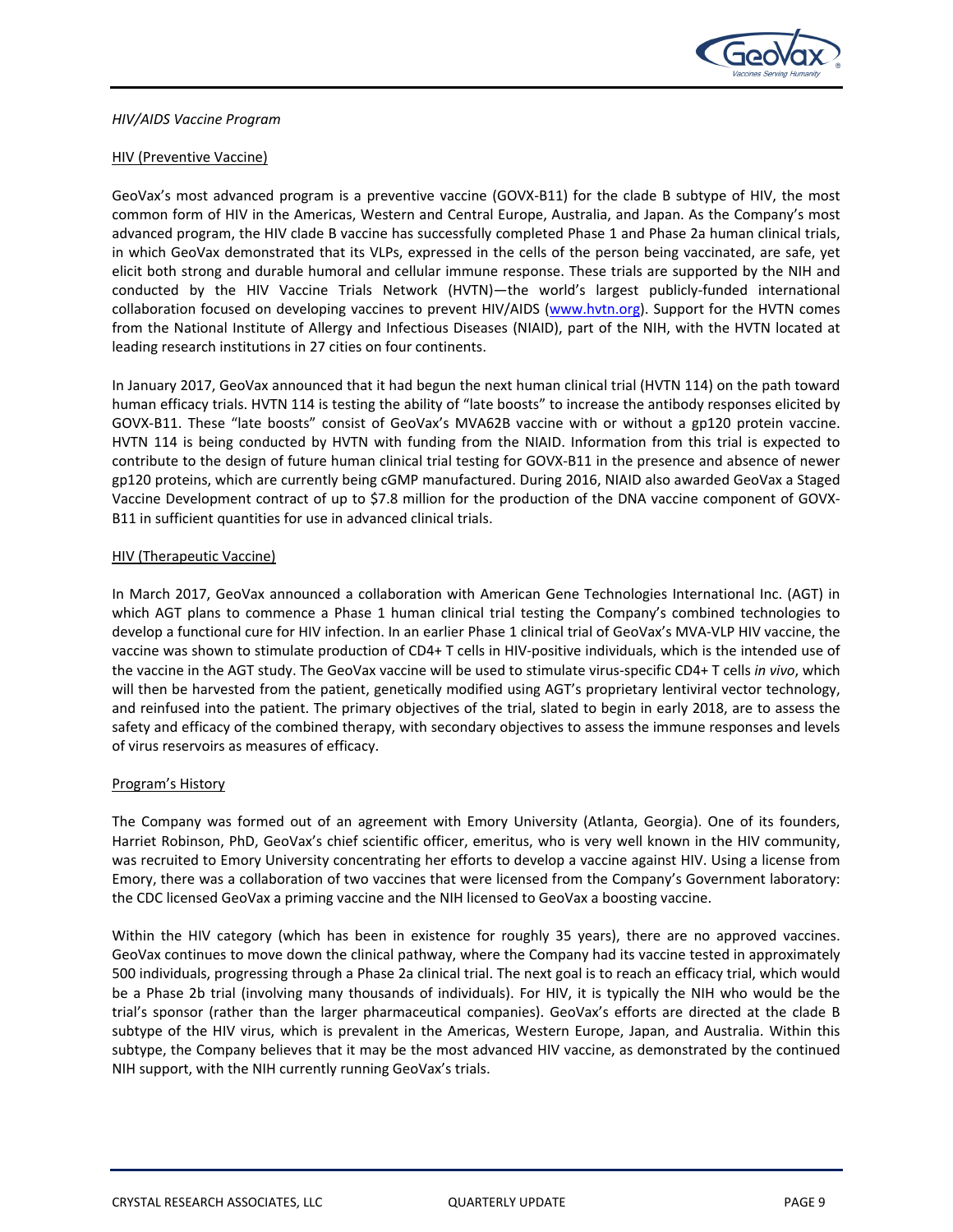

Under this trial, the NIH is attempting to add a protein to GeoVax's vaccine to determine whether they can make it even better using individuals who had received treatment several years back. Each of GeoVax's preventative vaccine trials have been sponsored by the NIH, garnering GeoVax roughly \$50 million in either research support or in-kinds funds—presenting a very unique circumstance for GeoVax.

### *Hemorrhagic Fever (HF) Vaccine Program*

Ebola (EBOV, formerly designated as Zaire ebolavirus), Sudan virus (SUDV), and Marburg viruses (MARV) are currently the most virulent species of the Filoviridae family, causing up to a 90% fatality rate in humans, and are epizootic in Central and West Africa (28 outbreaks since 1976). In the most recent outbreak of 2013‐2016, Ebola caused 28,616 cases and 11,310 deaths (a 40% fatality rate). Lassa fever virus (LASV) also causes severe and often fatal hemorrhagic illnesses in an overlapping region to that of Ebola. Compared to the random epidemics of filoviruses, LASV is endemic in West Africa, with an annual rate of >300,000 infections, and leading to 5,000‐10,000 deaths. Data from a recent sero‐epidemiologic study suggest that the number of annual LASV cases may be much higher, reaching three million infections and 67,000 deaths, and leaving up to 200 million people at risk. While the timing of the next filovirus outbreak is uncertain, it is almost certain that one will occur resulting from the following factors: the zoonotic nature of the virus, weak healthcare systems, high population mobility, cultural beliefs and burial practices, and endemic infectious diseases, such as malaria and LASV, that mimic early Ebola symptoms.

GeoVax operates under the premise that an ideal vaccine against major filoviruses and LASV must activate both humoral and cellular arms of the immune system and include the induction of antibodies to slow the initial rate of infection and a cellular immune response to help clear the infection. Further, it must target strain variations by providing broad coverage against potential epizootic filovirus strains, and prove safe not only in healthy individuals (such as travelers or healthcare workers), but also those who are immunocompromised (HIV infected) and those with other underlying health issues. While there has been progress with some experimental vaccines in clinical trials, there has not yet been fully tested for both safety and efficacy.

GeoVax is developing a series of vaccines utilizing its MVA‐VLP platform to address the unmet need for products that can respond to future filovirus epidemics and potentially end LASV infections in West Africa. The Company is addressing strain variations as well as induction of broad humoral and cellular responses through development of four monovalent vaccines, which can either be used individually against a specific disease or be blended to provide broad coverage, potentially with a single dose. The MVA vector has historically demonstrated to be highly safe, as it has been developed for use in immunocompromised individuals. As well, it has demonstrated excellent safety in clinical trials of immunocompromised ( $\sim$ 1,000) as well as healthy (>120,000) individuals.

Beyond protecting people in Africa, GeoVax's hemorrhagic fever vaccine program is intended to prevent the spread of disease in the U.S. as well as for preparedness against bioterrorist release of any of these four bio-threat pathogens (EBOV, SUDV, MARV, and LASV). The initial markets for hemorrhagic fever vaccines are both nongovernmental organizations (NGOs) such as GAVI, the Vaccine Alliance (a public–private global health partnership committed to increasing access to immunization in poor countries), and the Bill & Melinda Gates Foundation, as well as U.S. and foreign governments.

The Company's initial preclinical studies in rodents and nonhuman primates for its first vaccine candidate (EBOV) have shown 100% protection against a lethal dose of Ebola virus upon a single immunization. And in July 2017, the Company announced 100% single‐dose protection in rodents for its LASV vaccine.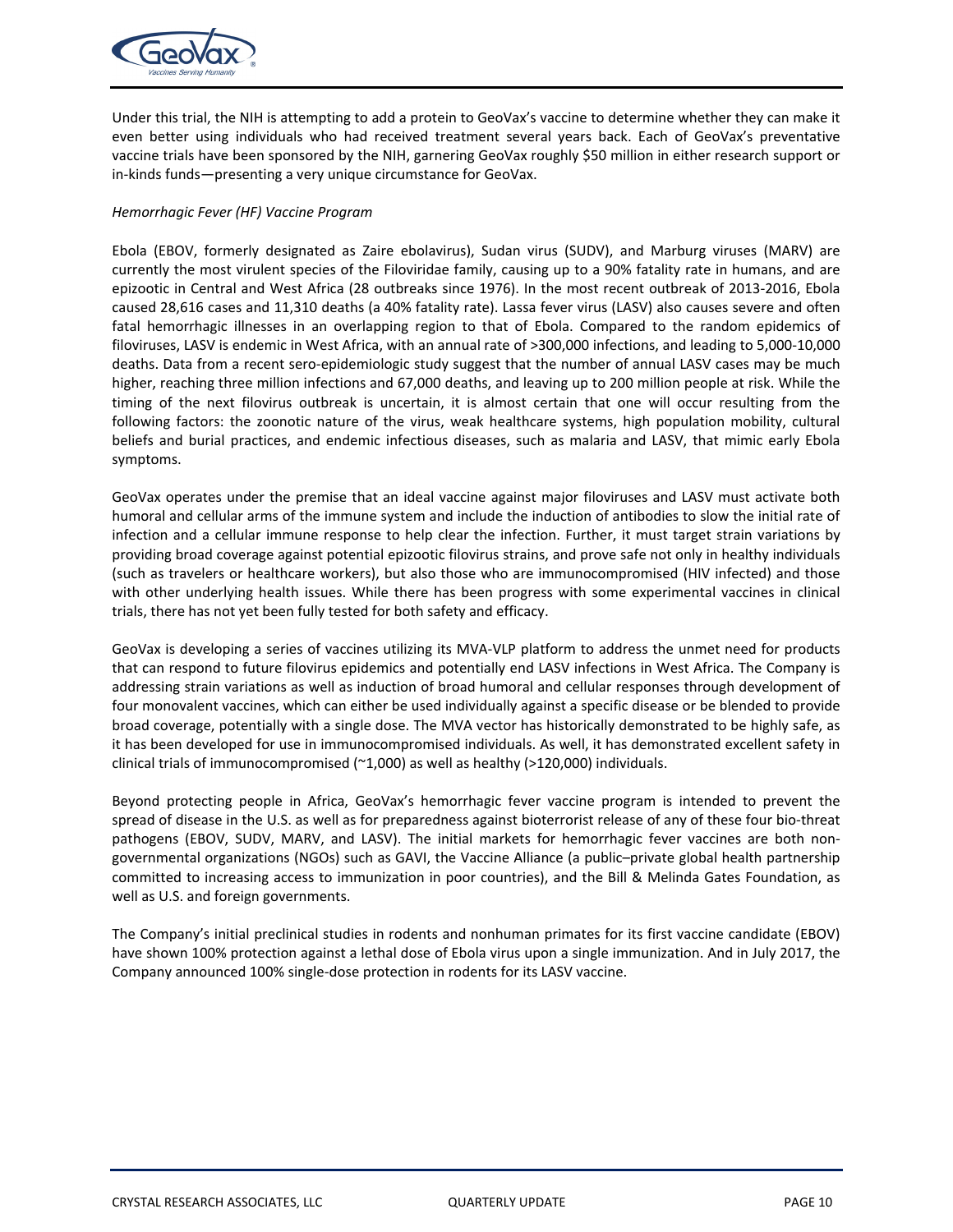

### *ZIKA Virus (ZIKV) Vaccine Program*

During the Zika epidemic in 2016, GeoVax began developing an MVA-Zika vaccine (GEO-ZM02). The Company collaborated with the CDC to develop a lethal challenge model in mice to test its vaccine candidates, with. ZIKV and reagents supplied by the University of Texas Medical Branch (UTMB). To date, GeoVax has demonstrated 100% protection of mice vaccinated with a single‐dose of the Zika vaccine and exposed to a lethal dose of ZIKV.

The Company's Zika vaccine is based on the NS1 (non-structural) protein of Zika, which is not associated with Antibody Dependent Enhancement (ADE) of infection—a safety concern for all other Zika vaccines under development. Furthermore, GEO‐ZM02 not only has the potential to be a single‐dose vaccine, which is practical to combat epidemics in resource strained countries, but also does not bear the risk of enhancing other flavivirus infections, such as dengue virus, in vaccinated subjects. Based on these results, GeoVax is advancing into nonhuman primates (NHP), GMP manufacture, and Phase 1 human trials. In June 2017, NIAID awarded GeoVax a \$600,000 SBIR grant to support its preclinical studies.

### *Cancer Immunotherapy Vaccine Program*

The field of immune-oncology has been given greater attention due to the discovery and initial launch of monoclonal antibodies (Mabs), called immune checkpoint inhibitors (ICIs). Tumors take over the body's natural immune checkpoints by over-expressing immune checkpoint ligands (proteins that bind to and activate the inhibitory activity of immune checkpoints) as a mechanism of immune resistance, especially against the T cells that are specific for tumor antigens and can kill cancer cells. ICIs block the interaction of immune checkpoints with their ligands on tumor cells, permitting poorly functional T cells the ability to resume proliferation, cytokine production, and killing of tumor cells.

Differing from conventional therapies (e.g. radiation, chemotherapy, antibody, etc.), cancer vaccines may be able to induce responses that not only result in the control and clearance of tumors but can create immunological memory that is able to suppress and prevent the reappearance of tumors. Convenience, safety, and low toxicity of cancer vaccines make them invaluable tools to be included in future immunotherapy approaches for treating tumors. There are currently only a few vectored cancer vaccines being tested in combination with ICIs—all of which are in early clinical stages.

GeoVax is employing its MVA-VLP vaccine platform to express abnormal hypoglycosylated forms of the cell surface-associated Mucin 1 (MUC1) protein, which is linked to a range of cancers, including breast, colon, ovarian, prostate, pancreatic, and lung. The Company's clinical approach is to use standard-of-care (SOC) treatments, vaccinations, and ICIs to harness a patient's immune systems to fight their cancer. GeoVax has a research collaboration with a leading expert in cancer immunotherapy at the University of Pittsburgh to help select vaccine candidates. The Company is further collaborating with ViaMune, Inc. of Athens, Georgia, with preliminary testing demonstrating that the MVA‐VLP‐MUC1 vaccine, in combination with ViaMune's synthetic MUC1 vaccine, may meaningfully reduce tumor burden in a transgenic (Tg) human MUC1 therapeutic mouse model. GeoVax believes that this program has the potential to generate several vaccines against different types of cancers.

### *Hepatitis B Virus (HBV) Vaccine Program*

Despite the availability an effective *prophylactic vaccine* since 1982, there are roughly 240 million people chronically infected with HBV, of which about 780,000 die each year due to complications, including cirrhosis and cancer. Multiple vaccines exist to protect against HBV infection, though they are not able to help patients already diagnosed with the disease. While chronic HBV can be treated with drugs, these treatments do not cure 95% of patients—they are not able to induce strong neutralizing antibodies and cellular responses needed to break tolerance to HBV antigens and clear infections as they only suppress the replication of the virus. As a result, people who start treatments must continue for life. Additionally, diagnosis and treatment options are limited in resource/low income‐constrained populations, leading to many patients dying within months of diagnosis.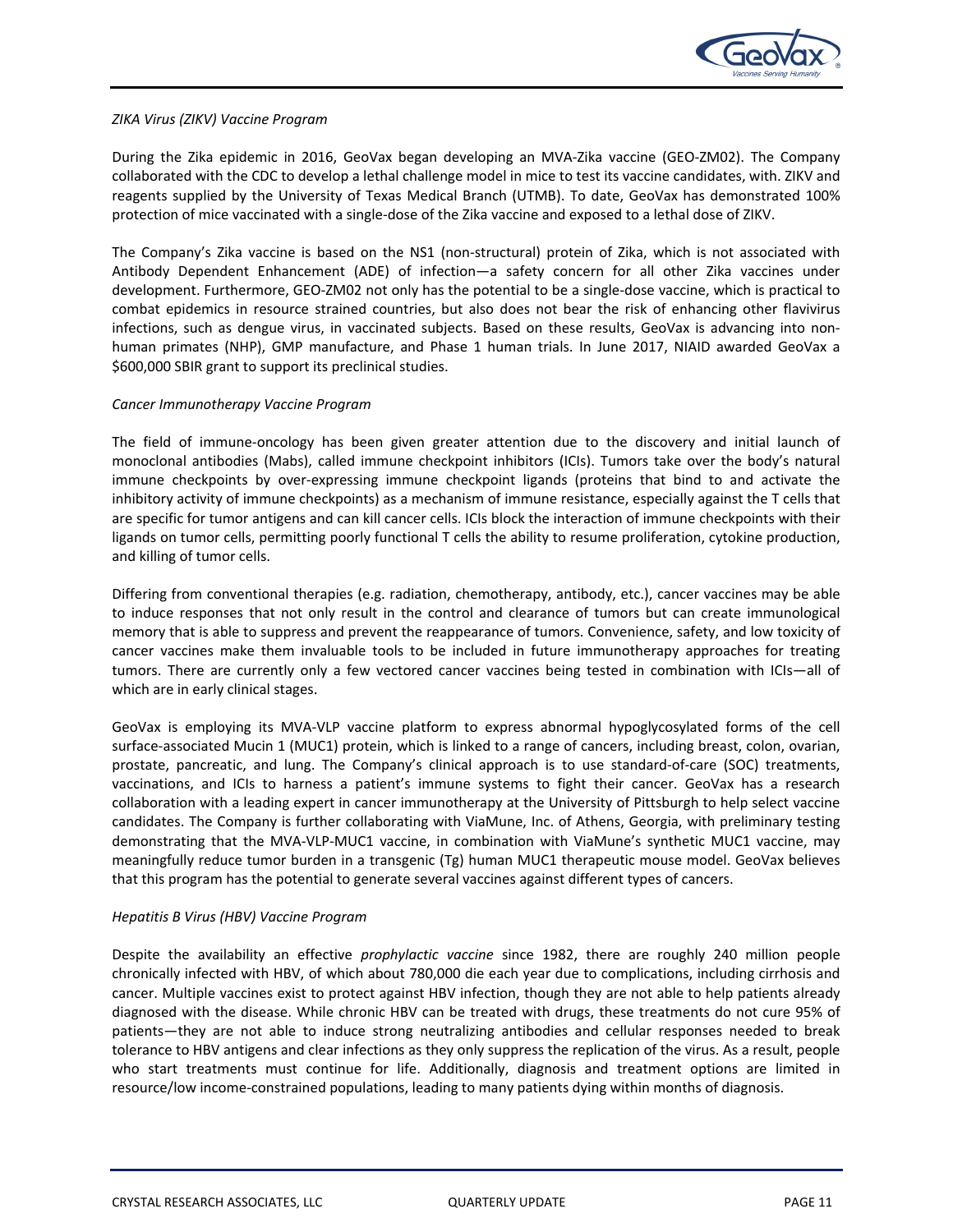

In patients with undetectable HBV‐DNA have shown to respond primarily with IgG1 and/or IgG3, while in the HBV‐ DNA-positive group, a high contribution of IgG4 was found. The correlation of protection is mainly induction of CD4+ response to core and IgG3 response to S antigens. GeoVax's HIV data shows that the DNA and MVA‐VLP produced strong CD4+ response and high ratio of IgG3. The Company's combination therapeutic vaccine strategy comprises multivalent vaccine antigens delivered by DNA and MVA‐VLP in combination with the SOC treatment to induce functional antibodies and CD4+, CD8+ T cell responses to clear infection and break tolerance needed toward a functional cure. GeoVax seeks to increase the current cure rate of HBV infections while reducing the duration of drug therapy, overall treatment costs, side effects, and potential drug resistance.

GeoVax has entered a Research Collaboration Agreement with Georgia State University Research Foundation (GSU) to advance the Company's development efforts of a therapeutic vaccine to treat chronic HBV infections. The project is to include the design, construction, characterization, and animal testing of multiple vaccine candidates using GeoVax's MVA‐VLP vaccine platform. Vaccine antigens include both GeoVax and GSU's proprietary designed sequences. Vaccine design, construction, and characterization are performed at GeoVax with further characterization and immunogenicity studies in mice currently being conducted at GSU in collaboration with the Shenzhen Graduate School of Peking University.

### *Malaria Vaccine Program*

Worldwide, malaria causes 214 million infections and 438,000 deaths every year. The perfect malaria vaccine candidate should contain antigens from multiple stages of the malaria life cycle, should induce functional antibodies (predominantly IgG1 and IgG3 subtypes, which have been associated with protection), and strong cell mediated immunity (Th1 biased CD4+ ad CD8+) to reduce parasitemia by clearing infected cells (liver cells or erythrocytes). GeoVax has demonstrated in both animal models and humans that its MVA‐VLP vaccines induce a Th1‐biased response with both durable functional antibodies (IgG1 and IgG3) and CD4+ and CD8+ T cell responses—both marks of an ideal malaria vaccine.

Despite decades of research, tested vaccine candidates have been unsuccessful to date at inducing substantial protection (e.g. >50%). The majority of these vaccines have been based on truncated proteins or VLP proteins targeting a limited number of antigens derived from only one stage of the malaria life cycle.

GeoVax has established a collaboration agreement with the Burnet Institute, a leading infectious diseases research institute in Australia, to develop a vaccine to prevent malaria. This project is to include the design, construction, and characterization of multiple malaria vaccine candidates using GeoVax's MVA‐VLP vaccine platform combined with malaria Plasmodium falciparum and Plasmodium vivax sequences identified by the Burnet Institute. The vaccine design, construction, and characterization were performed at GeoVax with further characterization and immunogenicity studies in mice and rabbits currently being conducted at Burnet Institute using their unique functional assays, which provide key information on vaccine efficacy.

### *Collaborations and Government Support*

GeoVax's HIV vaccine technology was developed in collaboration with researchers at Emory University, the NIH, and the CDC. The technology is exclusively licensed to GeoVax from Emory University. The Company also has nonexclusive licenses to certain patents owned by the NIH used in developing its other vaccines. Its immunooncology program is being developed pursuant to a collaboration with ViaMune, Inc. Its ZIKV vaccine program is in collaboration with the CDC. Its HBV therapeutic program is in collaboration with Georgia State University. As well, the Company's malaria vaccine is being developed in collaboration with the Burnet Institute in Australia. A summary of the Company's vaccine development collaborations is provided in Figure 2 (page 13).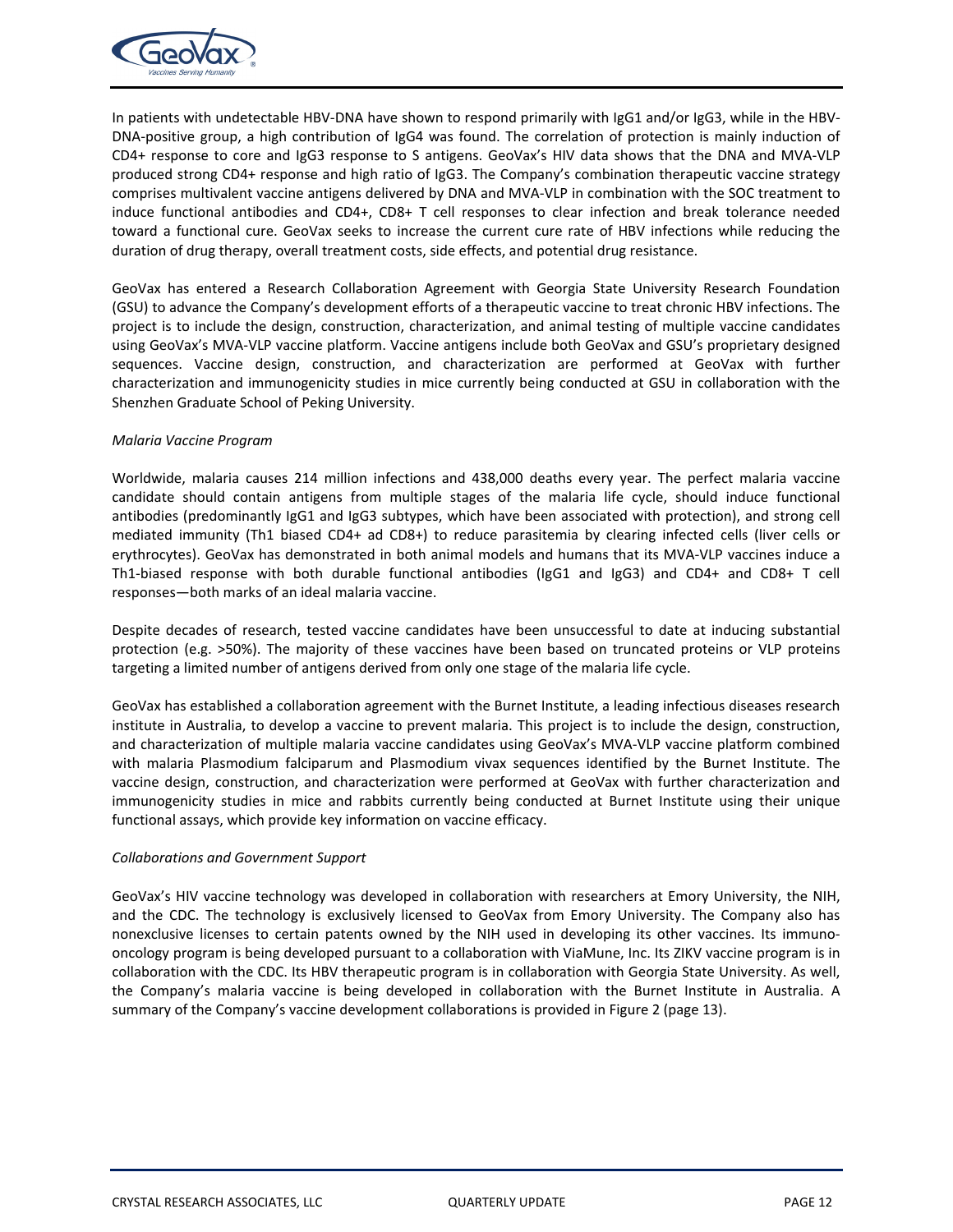

| Figure 2                           |                                        |  |  |  |  |
|------------------------------------|----------------------------------------|--|--|--|--|
| VACCINE DEVELOPMENT COLLABORATIONS |                                        |  |  |  |  |
| $-$ HIV                            | - Oncology, MUC1                       |  |  |  |  |
| • Duke University                  | $\bullet$ University of NC – Charlotte |  |  |  |  |
| $\bullet$ NIH/NIAID                | $\bullet$ Via Mune, Inc.               |  |  |  |  |
| $\bullet$ HVTN                     | • University of Pittsburgh             |  |  |  |  |
| • American Gene Technologies, Inc. | - HBV Therapeutic                      |  |  |  |  |
| — Zika                             | • Georgia State University             |  |  |  |  |
| $\bullet$ CDC – Ft. Collins        | • Peking University                    |  |  |  |  |
| $\bullet$ UTMB                     | — Malaria                              |  |  |  |  |
| $\bullet$ NIH/NIAID                | • Burnet Institute, Australia          |  |  |  |  |
| - Lassa fever                      |                                        |  |  |  |  |
| • University of Maryland           |                                        |  |  |  |  |
| • The Scripps Research Institute   |                                        |  |  |  |  |
|                                    |                                        |  |  |  |  |
| Source: GeoVax, Inc.               |                                        |  |  |  |  |

GeoVax seeks to advance and protect its vaccine platform, while using its core competences to design and develop a broad range of products. The Company seeks to move its products through to human clinical testing, and pursue partnership(s) and/or licensing arrangement(s) at the pre-commercialization stage. Furthermore, for preclinical and clinical testing, GeoVax leverages third party resources via collaborations and partnerships, some of which currently include: the NIAID, the HVTN, CDC, United States Army Research Institute of Infectious Disease (USAMRIID), Emory University, University of Georgia Research Foundation, University of Pittsburgh, Georgia State University Research Foundation, Peking University, University of Texas Medical Branch, the Burnet Institute, American Gene Technologies International Inc. (AGT), and ViaMune, Inc.

### **Corporate Background, Properties, and Employees**

GeoVax leases roughly 8,400 sq. ft. of office and laboratory space at 1900 Lake Park Drive, Suite 380, Smyrna, Georgia under a lease agreement that expires on December 31, 2018. The Company feels this space is suitable for its current needs and expects to renew the lease. GeoVax currently employs nine individuals. The Company's primary business is conducted by its wholly-owned subsidiary, GeoVax, Inc., which was incorporated under the laws of Georgia in June 2001. The predecessor to its parent company, GeoVax Labs, Inc. was originally incorporated in June 1988 under the laws of Illinois as Dauphin Technology, Inc. In September 2006, Dauphin completed a merger with GeoVax, Inc. As a result of the merger, GeoVax, Inc. became a wholly‐owned subsidiary of Dauphin, and Dauphin changed its name to GeoVax Labs, Inc. In June 2008, the Company was reincorporated under the laws of Delaware.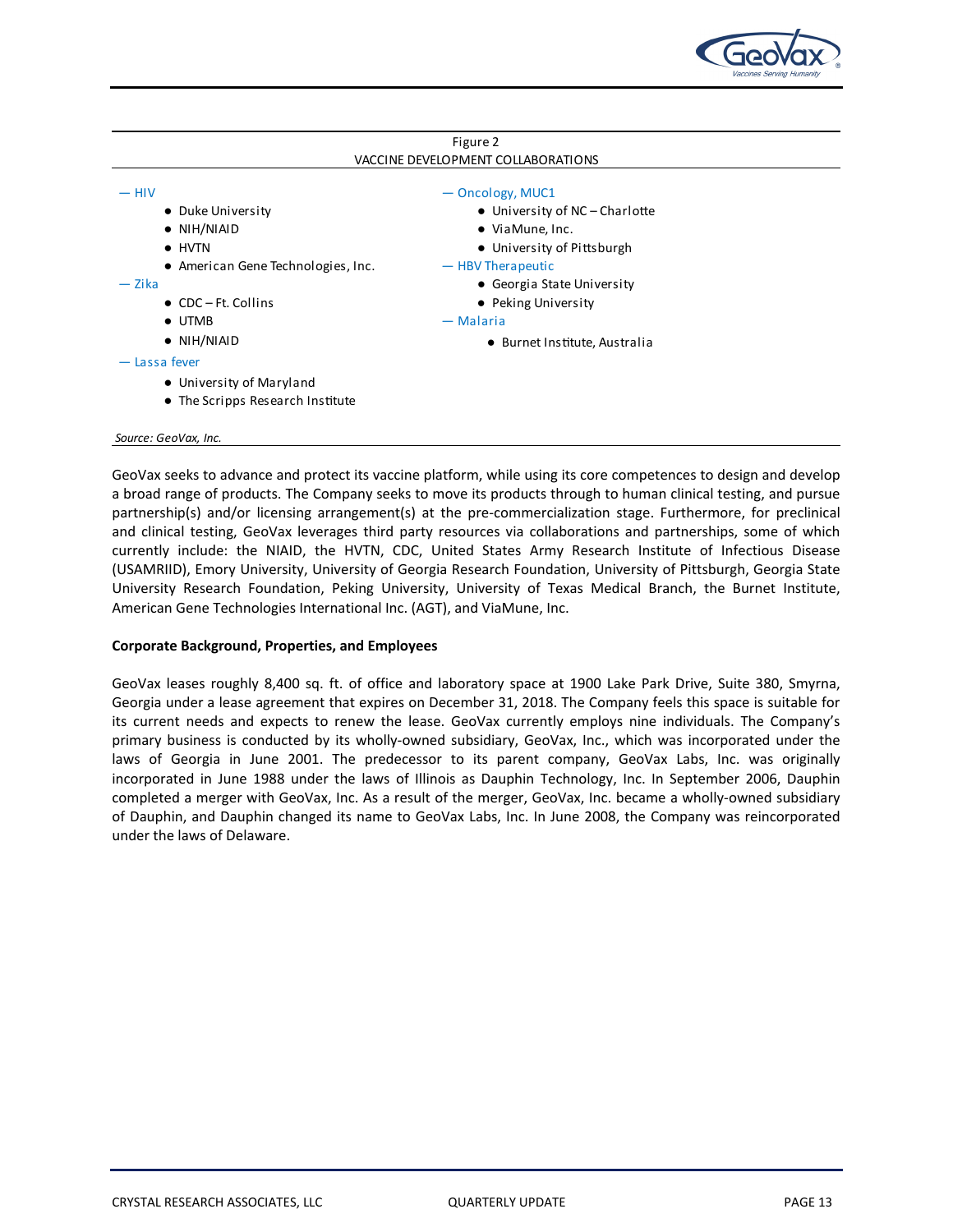

## **Risks and Disclosures**

This Quarterly Update has been prepared by GeoVax, Inc. ("GeoVax" or "the Company") with the assistance of Crystal Research Associates, LLC ("CRA") based upon information provided by the Company. CRA has not independently verified such information. Some of the information in this EIO relates to future events or future business and financial performance. Such statements constitute forward‐looking information within the meaning of the Private Securities Litigation Act of 1995. Such statements can only be predictions and the actual events or results may differ from those discussed due to the risks described in GeoVax's statements on Forms 10‐K, 10‐Q, and 8‐K as well as other forms filed from time to time.

The content of this report with respect to GeoVax has been compiled primarily from information available to the public released by the Company through news releases, Annual Reports, and U.S. Securities and Exchange Commission (SEC) filings. GeoVax is solely responsible for the accuracy of this information. Information as to other companies has been prepared from publicly available information and has not been independently verified by GeoVax or CRA. Certain summaries of activities and outcomes have been condensed to aid the reader in gaining a general understanding. CRA assumes no responsibility to update the information contained in this report. In addition, for year one of its agreement, CRA will have been compensated by the Company in cash of forty-eight thousand dollars for its services in creating the base report and for quarterly updates.

Investors should carefully consider the risks and information about GeoVax's business, as described in the base report, available at https://www.crystalra.com/research-library/geovax-0-0. Investors should not interpret the order in which considerations are presented in this or other filings as an indication of their relative importance. In addition, the risks and uncertainties overviewed in GeoVax's SEC filings are not the only risks that the Company faces. Additional risks and uncertainties not presently known to GeoVax or that it currently believes to be immaterial may also adversely affect the Company's business. If any of such risks and uncertainties develops into an actual event, GeoVax's business, financial condition, and results of operations could be materially and adversely affected, and the trading price of the Company's shares could decline.

This report is published solely for information purposes and is not to be construed as an offer to sell or the solicitation of an offer to buy any security in any state. Past performance does not guarantee future performance. For more complete information about the risks involved in an investment in the Company as well as for copies of this report, please contact GeoVax by calling (678) 384‐7220.